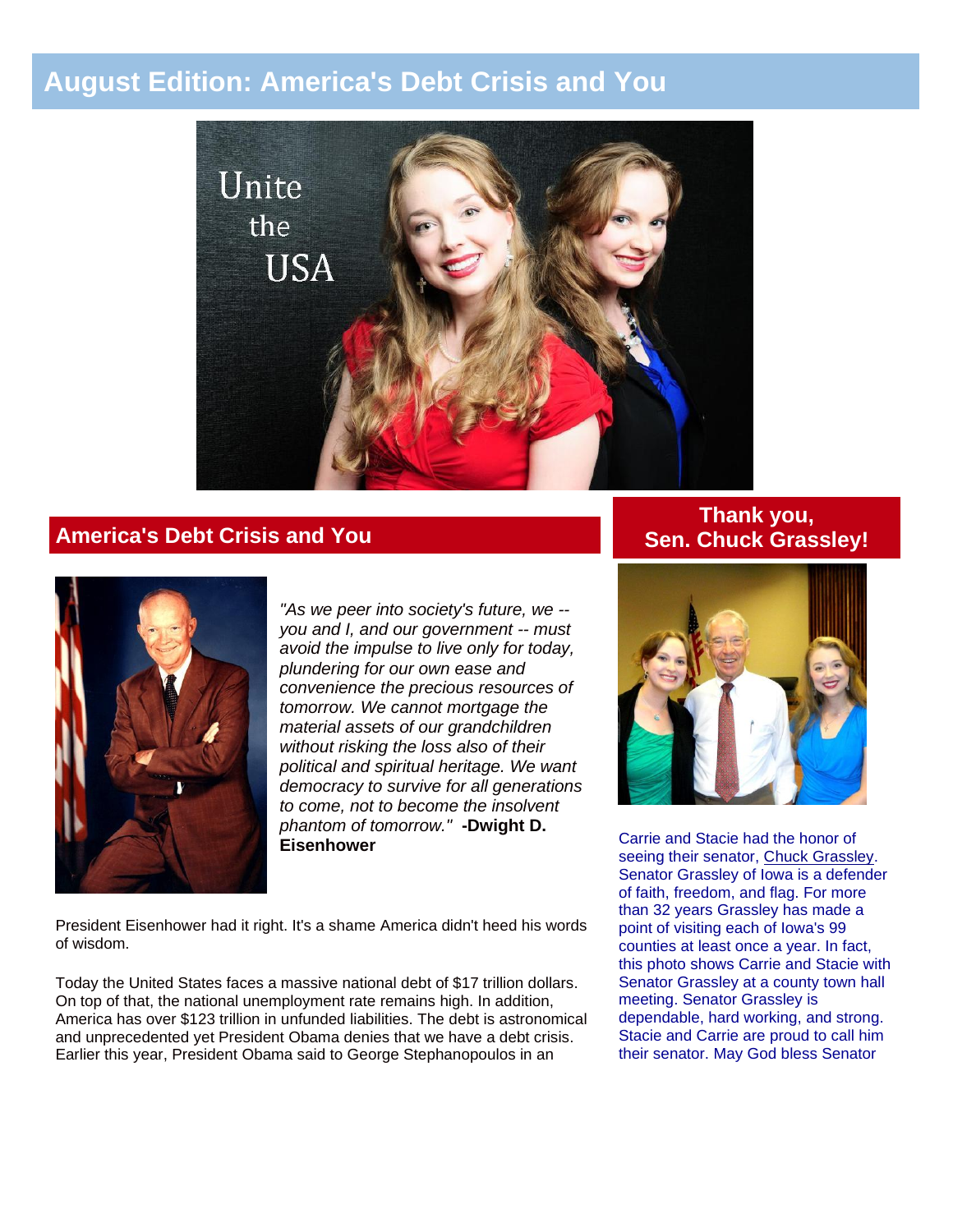interview, "We don't have an immediate crisis in terms of debt. In fact, for the next 10 years, it's gonna be in a sustainable place."

President Obama, tell that to the 36% of young adults who are still living at home due to the fact that they cannot find work or a job that pays well. Today's economy is tough but it will be even worse for the next generation if we don't take action to achieve fiscal responsibility now.

The government is spending more than it takes in and financial waste is extensive.

Here's an example about government waste within the Veterans Affairs Department: As many as 611,000 veterans' disability compensation requests have been put on the "back burner". Veterans with more complicated cases are waiting two years. Yet millions of dollars are being given out to VA workers as bonuses. This is a case of government wasteful spending, but more importantly, it's harming our nation's heroes. Veterans deserve honor and respect. (The Veterans Affairs Department's actions are a disgrace and it must change! Contact them here: [http://www.va.gov/landing2\\_contact.htm\)](http://r20.rs6.net/tn.jsp?e=001NLm6HX-5Er3gz9bZz2ZbTXfJ6_qjH-IfN3u-frYFqLjV5aPkp5_KxQtgqDntzOSD_zC5UIOWACMZxe266p0LV7pricwJXfyO-S_RloMXItFyfWgJBiXC86V5vzRs9csA)

This edition of Unite the USA features a helpful article by Concerned Women for America's president Penny Nance. It's about why financial responsibility is Biblical. In this edition, you will also discover tips about how to deal with our nation's debt crisis.

There is hope. There are many Americans who are actively engaged in the fight to win fiscal sanity. We will not quit. In fact, with God's help, America could see better days ahead!

God bless, Carrie Stoelting and Stacie Stoelting Founders of [Unite the USA](http://unitetheusa.org/index.html) 

## **The Immorality of Debt: What the Bible Says about the Debt Crisis**

By Penny Nance



When 26-year-old Megan graduated from the university with her Master's in International Affairs, she had big career aspirations. But after two years of job hunting, she finds herself working as the manager of a women's retail store and living with her parents just so she can make ends meet. Not exactly the life Megan imagined when she was studying long hours in the library and working that

part-time job to pay her way through school. And sadly, Megan's story is not uncommon.

Grassley as he stands up for freedom and righteousness.

## **New Video:** *In God We Still Trust*

#### [In God We Still Trust](http://www.youtube.com/watch?v=AJpSmePSi3c)

America is facing numerous unprecedented moral challenges. Clearly, our country needs to turn to Jesus. Listen to "In God We Still Trust" for inspiration to keep "fighting the good fight". For hope and encouragement, listen to Stacie Ruth and Carrie Beth sing ["In God We Still Trust"](http://www.youtube.com/watch?v=AJpSmePSi3c).

### **About Penny Nance**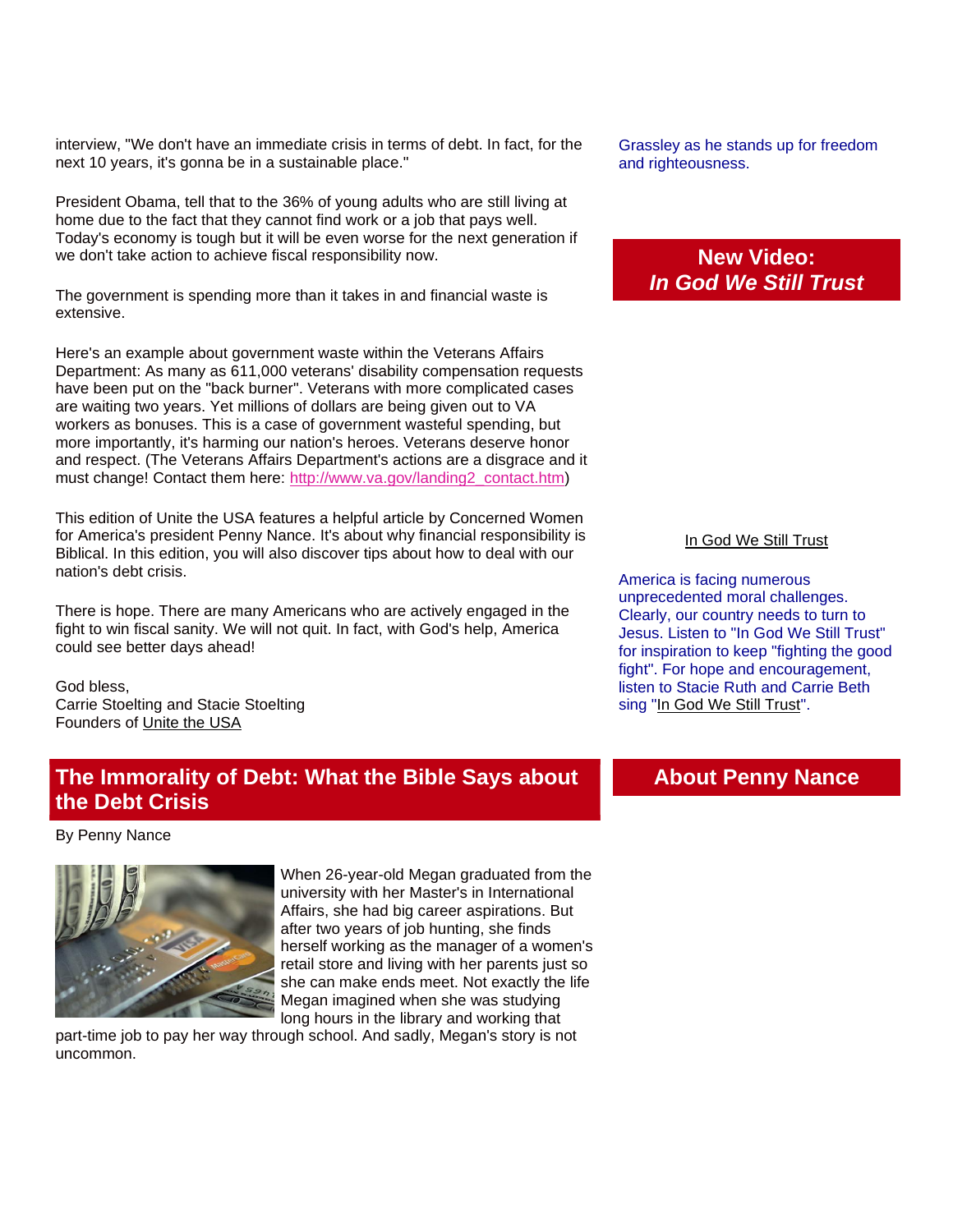The younger generation entering the work-force is facing a harsh reality check. That is, 36 percent of America's young adults are living under their parents' roofs living paycheck to paycheck with no prospects in sight. For the first time in our nation's history, young people face a future that threatens to be less financially secure than that of their parents. Only 44 percent of Americans - fewer than ever before - believe that today's youth will have more prosperous lives than their parents.

No matter how much politicians try to spin the narrative on our \$17 trillion national debt crisis, they cannot hide the real financial struggles under which our nation is crumbling. Washington must reduce our deficit by cutting spending, reforming entitlements and ensuring the debt ceiling is not increased without significant spending reductions that don't use budgetary gimmicks or raise taxes on American families.

You can find the rest of Penny's column here: [http://www.christianpost.com/news/the-immorality-of-debt-what-the](http://r20.rs6.net/tn.jsp?e=001NLm6HX-5Er3gz9bZz2ZbTXfJ6_qjH-IfN3u-frYFqLjV5aPkp5_KxQtgqDntzOSD_zC5UIOWACMIpwKYhi_8RruTIbt61biwqGvhQMpGIUHlpoeIgMRSn21O_meLmiIeQ1psDIA0o9imC1zkF8ET1ogCKchxsTgalRagSnx-rQ7sCj_K8XLHwX2hGWk7BOteQ-CZDo23hbjT4yfht_yEWWitDrXqbEZW)[bible-says-about-the-debt-crisis-102621/](http://r20.rs6.net/tn.jsp?e=001NLm6HX-5Er3gz9bZz2ZbTXfJ6_qjH-IfN3u-frYFqLjV5aPkp5_KxQtgqDntzOSD_zC5UIOWACMIpwKYhi_8RruTIbt61biwqGvhQMpGIUHlpoeIgMRSn21O_meLmiIeQ1psDIA0o9imC1zkF8ET1ogCKchxsTgalRagSnx-rQ7sCj_K8XLHwX2hGWk7BOteQ-CZDo23hbjT4yfht_yEWWitDrXqbEZW)

## **Action Points to Confront Debt**

Here are a few helpful tips to learn more our national debt, how to achieve personal financial freedom, and "Q and As" about the Biblical approach to finances by Billy Graham.

- 1. Learn about national debt to better understand the current debt crisis. The Heritage foundation provides a guide called *What Debt Crisis? A Default Primer for Governments*. [Click here](http://www.heritage.org/research/reports/2012/07/what-debt-crisis-a-default-primer-for-governments) to read it.
- 2. Elect leaders who are both socially and fiscally conservative and who understand the U.S. Constitution.
- 3. Contact your current lawmakers and express your opinions about the debt crisis.
- 4. Dave Ramsey has an excellent web site filled with resources to help families learn how to achieve financial freedom. For example, you will find information and guides about how to overcome personal debt, manage a budget, and even info about taxes. Visit [http://www.daveramsey.com/home/.](http://r20.rs6.net/tn.jsp?e=001NLm6HX-5Er3gz9bZz2ZbTXfJ6_qjH-IfN3u-frYFqLjV5aPkp5_KxQtgqDntzOSD_zC5UIOWACOpIoIBhi3ltmtCh9YX_hClnO_4A-CAUGP0VnY1Su9L3w==)
- 5. Billy Graham has answered several about how Christians should face debt.
	- 1. [I have serious financial problems. What can I do?](http://www.billygraham.org/articlepage.asp?articleid=1982)
	- 2. This has been a very bad year for me. Can you give me any [hope for the future?](http://www.billygraham.org/articlepage.asp?articleid=4592)



#### Web Site: [www.cwfa.org](http://r20.rs6.net/tn.jsp?e=001NLm6HX-5Er3gz9bZz2ZbTXfJ6_qjH-IfN3u-frYFqLjV5aPkp5_KxQtgqDntzOSD_zC5UIOWACNSlUkOrwgKxCxpVls8An1M)

**Penny Young Nance most recently** served as President of Nance and Associates and as Special Advisor for the Federal Communications Commission (FCC), where she advised the Chairman and the Commissioners on media and social issues. In this capacity, she served as a liaison and provided outreach to congress, public interest groups, and industry. Mrs. Nance's key responsibilities centered on the protection of children, including broadcast indecency and the media task force on childhood obesity. Before joining the FCC, Mrs. Nance was founder and President of the Kids First Coalition, a non-profit organization focused on educating Capitol Hill, the media, and the public on a variety of issues related to children.

Mrs. Nance has been quoted and featured on the topic of social issues and politics in print media including the New York Times, New York Daily News, Wall Street Journal, USA Today and others. She has appeared on Fox News, C-Span, Lehrer News Hour,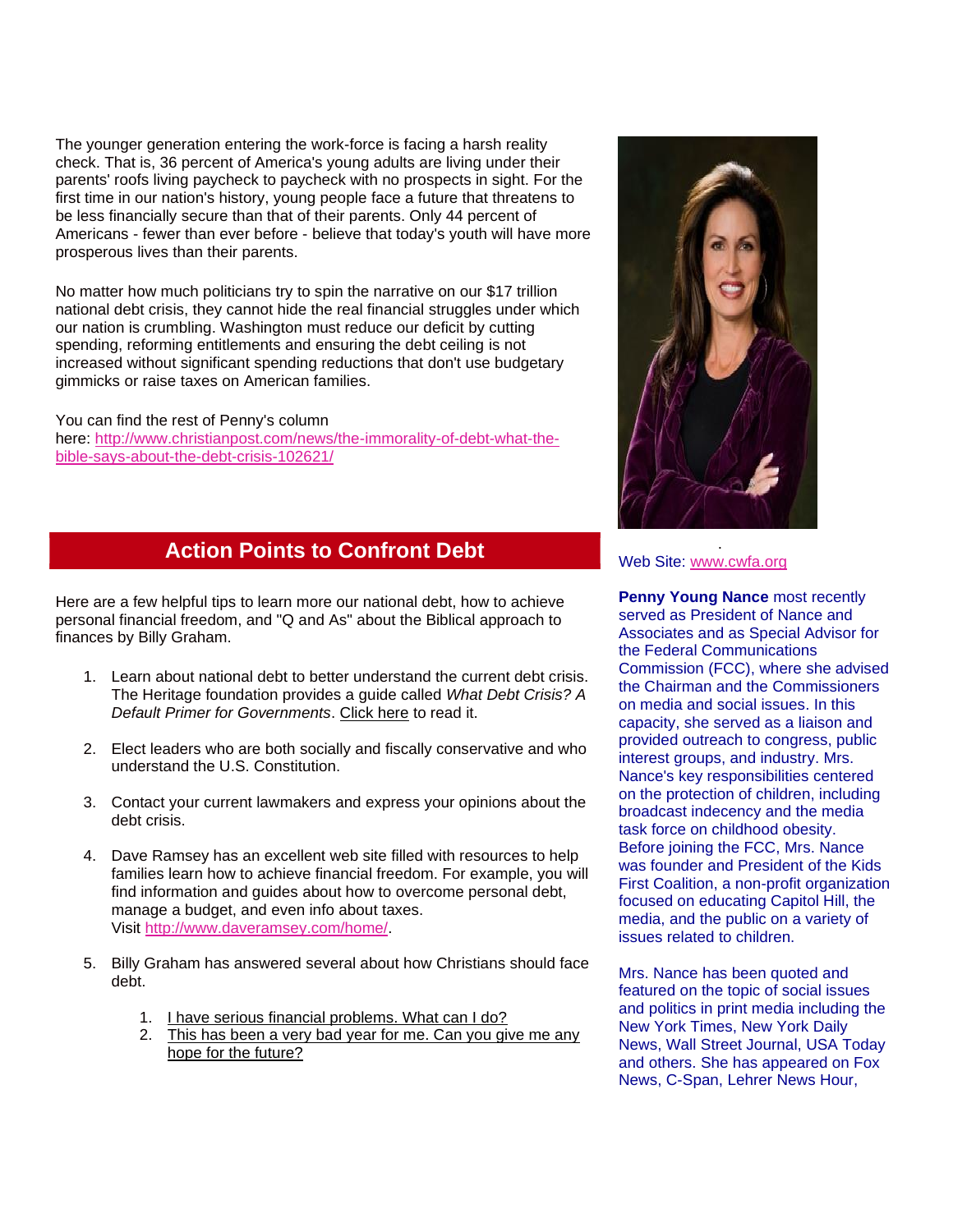3. [They opened a casino near us about three years ago, and](http://www.billygraham.org/articlepage.asp?articleid=5593)  [I've lost so much money there and gotten so far into debt that](http://www.billygraham.org/articlepage.asp?articleid=5593)  [I'll never recover. But in spite of this, I just can't stop going. I](http://www.billygraham.org/articlepage.asp?articleid=5593)  [don't have a question, but maybe someone will learn from my](http://www.billygraham.org/articlepage.asp?articleid=5593)  [experience.](http://www.billygraham.org/articlepage.asp?articleid=5593)

[\\*Click here](http://www.billygraham.org/spiritualgrowth_topics.asp?tid=46) to see more.

## **Featured Founding Father**



**Charles Pinckney** (October 26, 1757 - October 29, 1824) was one of the youngest members of the Constitutional Convention. He was a signer of the United States Constitution and he became the 37th Governor of South Carolina. Pinckney was also a Senator and a member of the House of Representatives. He was first cousin (once removed) of fellow-signer Charles Cotesworth Pinckney.

MSNBC, CNN and many network affiliates.

Prior to founding Kids First Coalition, Mrs. Nance worked for five years as Legislative Director for Concerned Women for America. She has also consulted for other non-profit organizations including Prison Fellowship Ministries and the Center for Reclaiming America. She served on the Capitol Hill Staff of Congressman Pat Swindall (R-Georgia).

Mrs. Nance is the wife of Will Nance and the mother of two children. She has served on Concerned Women for America's national board of directors and the Virginia board of Bethany Christian Services (the nation's largest non-profit adoption agency). In addition, Mrs. Nance formerly volunteered with Birth Mothers, a non-profit organization dedicated to meeting the physical needs of women in crisis pregnancies. She is a graduate of Liberty University in Lynchburg, Virginia.

#### **Share and Sign Up**

Be sure to share this edition with your friends. Sign up for Unite the USA's free monthy e-mail [here!](http://unitetheusa.org/id2.html)

### **Get Your Copy of** *In God We Still Trust*



Listen to patriotic music at its best; order *[In God We Still Trust](http://unitetheusa.org/id56.html)*. From the National Anthem to "God Bless America" you will be inspired and uplifted about our God-given freedoms. All proceeds go to Unite the USA. Help promote faith and